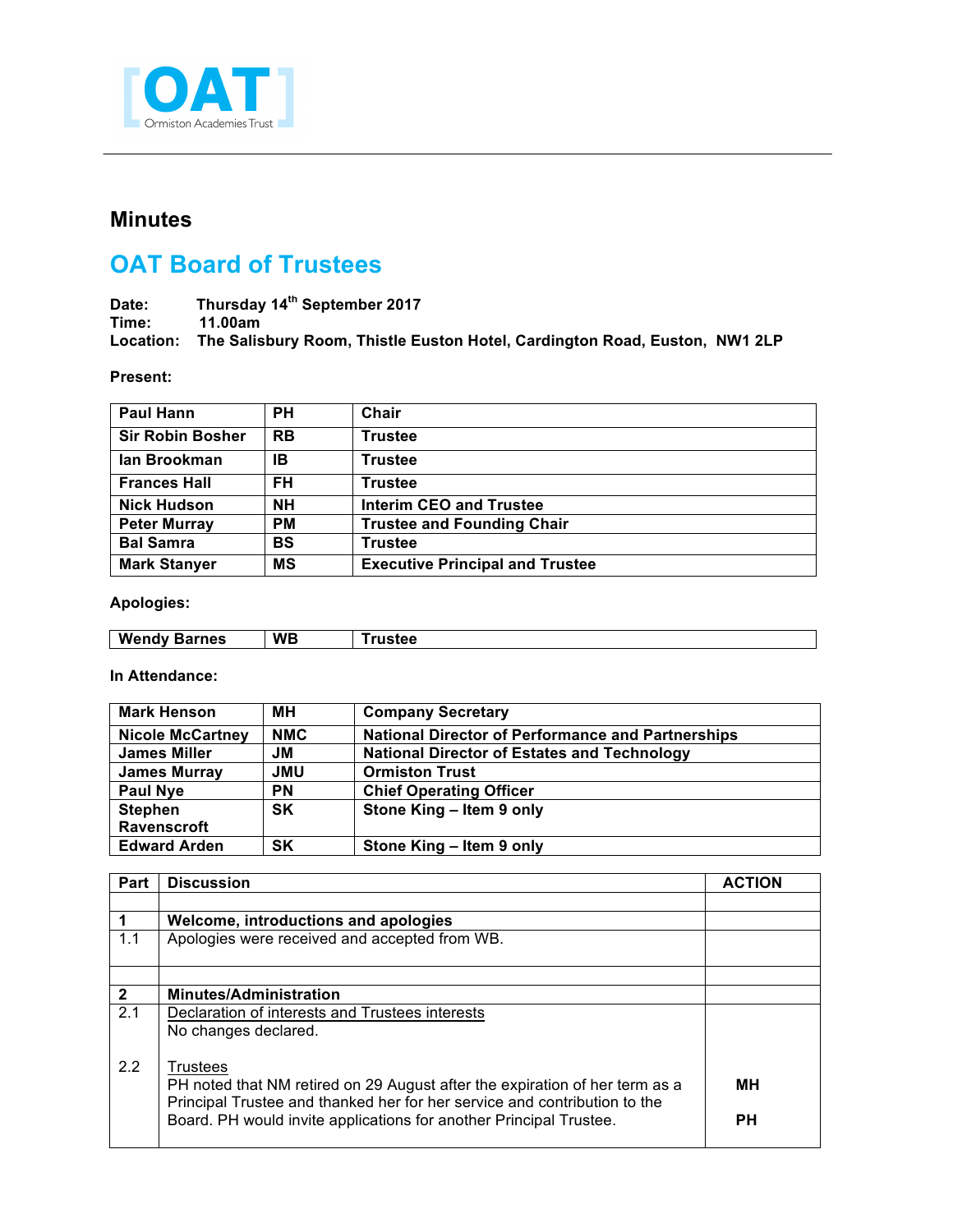

|                | It was also noted that Julie Bloor had recently left OAT and PH agreed to<br>send a note of thanks to her on behalf of the Board.                                                                                                                                                                                                                                                                     | <b>PH</b> |
|----------------|-------------------------------------------------------------------------------------------------------------------------------------------------------------------------------------------------------------------------------------------------------------------------------------------------------------------------------------------------------------------------------------------------------|-----------|
| 2.3            | Minutes of Board Meeting 20 July 2017<br>The Minutes of the Board Meeting of 20 July 2017 were approved as a true<br>record and signed on behalf of the Board by the Chairman.                                                                                                                                                                                                                        | <b>PH</b> |
| 2.4            | <b>Matters Arising</b><br>6. Principals survey<br>Discussed further with broadening of survey questions recommended.                                                                                                                                                                                                                                                                                  | <b>PN</b> |
|                |                                                                                                                                                                                                                                                                                                                                                                                                       |           |
|                | 9. Complaints Policy<br>Legal advisors had confirmed escalation structure was appropriate at local<br>academy level. Further clarity on apparent lack of appeal process at MAT<br>Board level and complaints process against the Trust itself to be<br>investigated.                                                                                                                                  | мн        |
|                | All other matters arising had been actioned, delegated to the FOR and or<br>SIS Committees or formed part of the meeting's agenda.                                                                                                                                                                                                                                                                    |           |
| $\mathfrak{B}$ |                                                                                                                                                                                                                                                                                                                                                                                                       |           |
| 3.1            | 2016/17 Results and school improvement priorities 2017-18<br>NH summarised the broad results highlighting EYFS and Phonics continuing                                                                                                                                                                                                                                                                 |           |
|                | to perform above national standards; KS2 outcomes had seen an increase<br>on 2016; KS4 had seen overall marginal gains in the year in which the new<br>maths and English grading system had been introduced; and KS5 had seen<br>good overall improvement and some improvement in every academy.                                                                                                      |           |
| 3.2            | Detailed assessment and support plans at individual academy level for those<br>requiring specific improvements was ongoing.                                                                                                                                                                                                                                                                           |           |
| 3.3            | Discussion included indicative Attainment 8 and Progress 8 results; the likely<br>direction of travel from G4+ to G5+ as the standard measure in future years;<br>national and OAT average benchmarking expectations; and appropriate<br>balanced score cards for OAT academies which was under discussion with<br>the Executive and would be shared with the FOR/SIS committees at a future<br>date. | NH/NM     |
|                |                                                                                                                                                                                                                                                                                                                                                                                                       |           |
| 4<br>4.1       | Annual timetable and structure of Board papers<br>MH noted the development of an annual calendar for the Board and                                                                                                                                                                                                                                                                                    |           |
|                | Committees to aid general governance, together with a standard format<br>Executive Summary for Board papers which would be reviewed by the<br>Executive prior to future use.                                                                                                                                                                                                                          | NH/MH     |
|                |                                                                                                                                                                                                                                                                                                                                                                                                       |           |
| 5              | <b>Update on Estates and Technology</b>                                                                                                                                                                                                                                                                                                                                                               |           |
| 5.1            | JM updated the Board on a number of items including building and fire<br>compliance including cladding surveys; capital projects; and focussing on the<br>health & safety environment, processes and plans.                                                                                                                                                                                           |           |
| 5.2            | Following discussion, the Board approved the Health & Safety Statement of<br>Intent; the strategic objectives for the H &S Improvement Plan; and the<br>policy and management system for implementation in academies.                                                                                                                                                                                 |           |